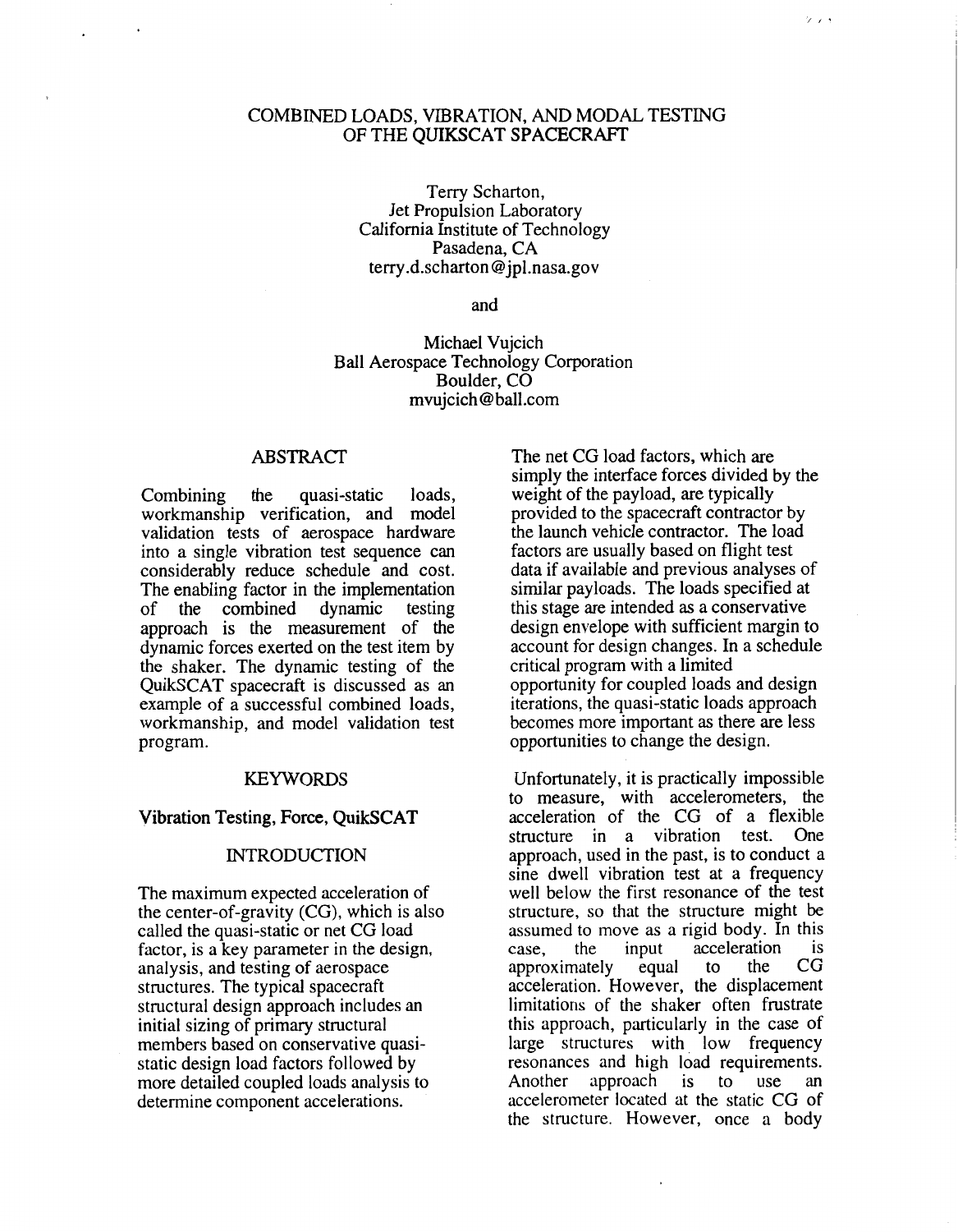

Figure. 1 Where is the CG of the First and Second Modes of a Cantilevered Beam

begins to flex under vibration, the CG moves away from the static CG and becomes a virtual point, rather than a point fixed relative to the structure. This is illustrated in Figure **1,** which shows the CG location of the first and second bending modes of a cantilevered beam. The CG location depends on the mode shape and therefore on frequency, and is generally not located on the structure. Clearly one could not locate an accelerometer there, at the CG.

Fortunately, the advent of piezoelectric force gages, sandwiched between the shaker and vibration test item, has made the measurement of CG acceleration in vibration tests very straightforward. By Newton's second law, the CG acceleration is simply equal to the measured external force divided by the total mass. In addition to providing a means for measuring CG acceleration in vibration loads tests, the measurement of shaker force has also proven very useful for limiting the response in environmental, sine-sweep and random, vibration tests used for qualification and workmanship verification of aerospace structures [1]. Finally, the measurement of shaker force also provides a means of

measuring the effective mass in basedrive modal vibration tests conducted for model verification.

With NASA's increased emphasis on reducing costs and schedule, and reducing costs and schedule, and consequently on reducing or in some cases even eliminating testing, it is very beneficial to combine the various types of dynamic tests. For the reasons previously discussed, the measurement of the input force vector in vibration tests has proven to be an enabling factor in combining vibration, loads, and modal tests of aerospace structures. The combined aerospace structures. dynamic testing approach has recently been utilized in several spacecraft experiment and system test programs<br>managed by the Jet Propulsion managed by the Jet Propulsion Laboratory (JPL). To illustrate the combined dynamic testing approach, this paper discusses the QuikSCAT spacecraft vibration testing which was conducted in October 1998 at the Ball Aerospace Technology Corporation (BATC) facility in Boulder, CO. The photograph in Figure **2** shows the QuikSCAT spacecraft configured for a lateral vibration test. Notice the eight piezoelectric, tri-axial force gages spaced at 45-degree intervals between the fixture plate and the mounting ring to which the spacecraft adapter is bolted.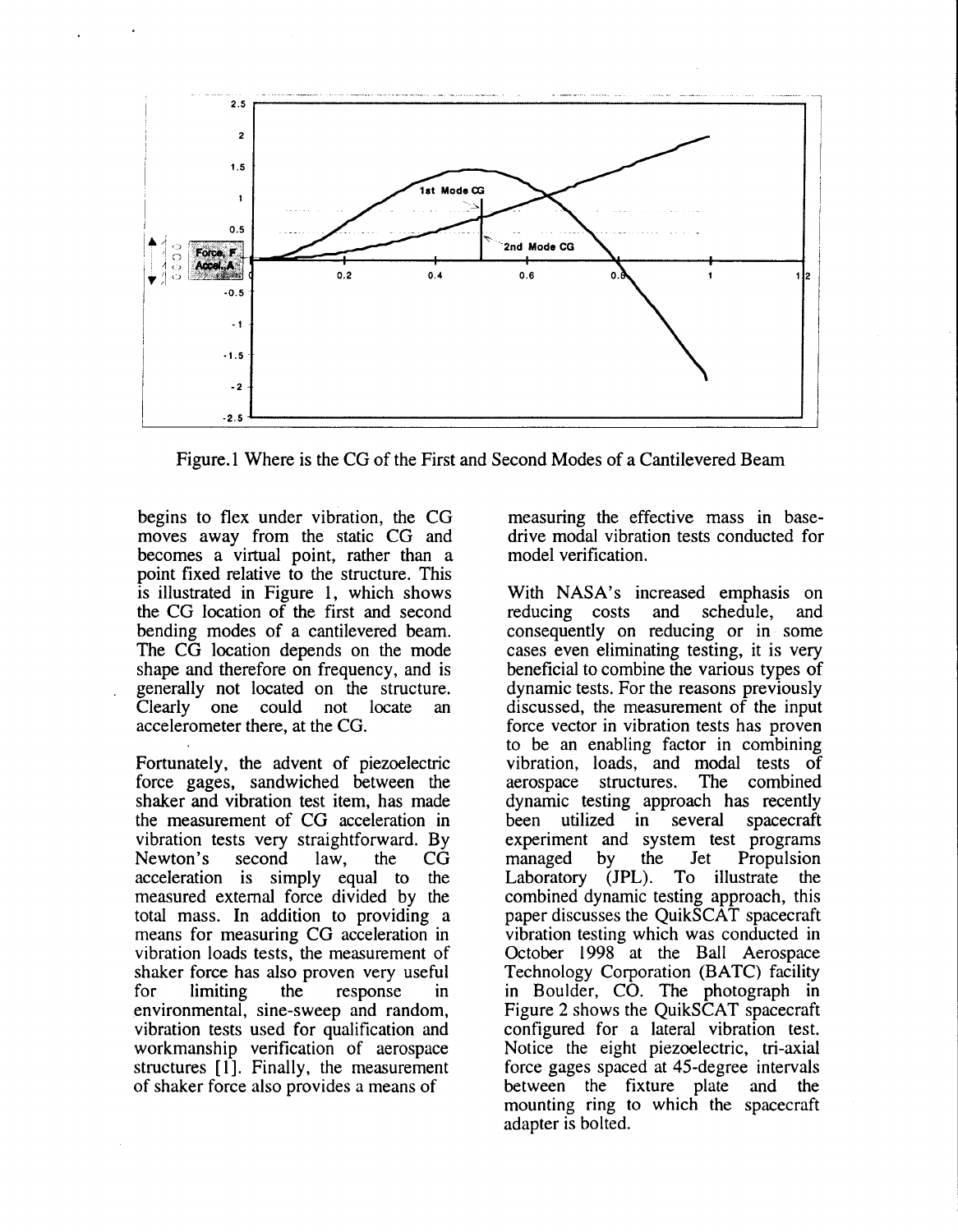

Figure 2. QuikSCAT Spacecraft Configured for Lateral Axis Vibration Test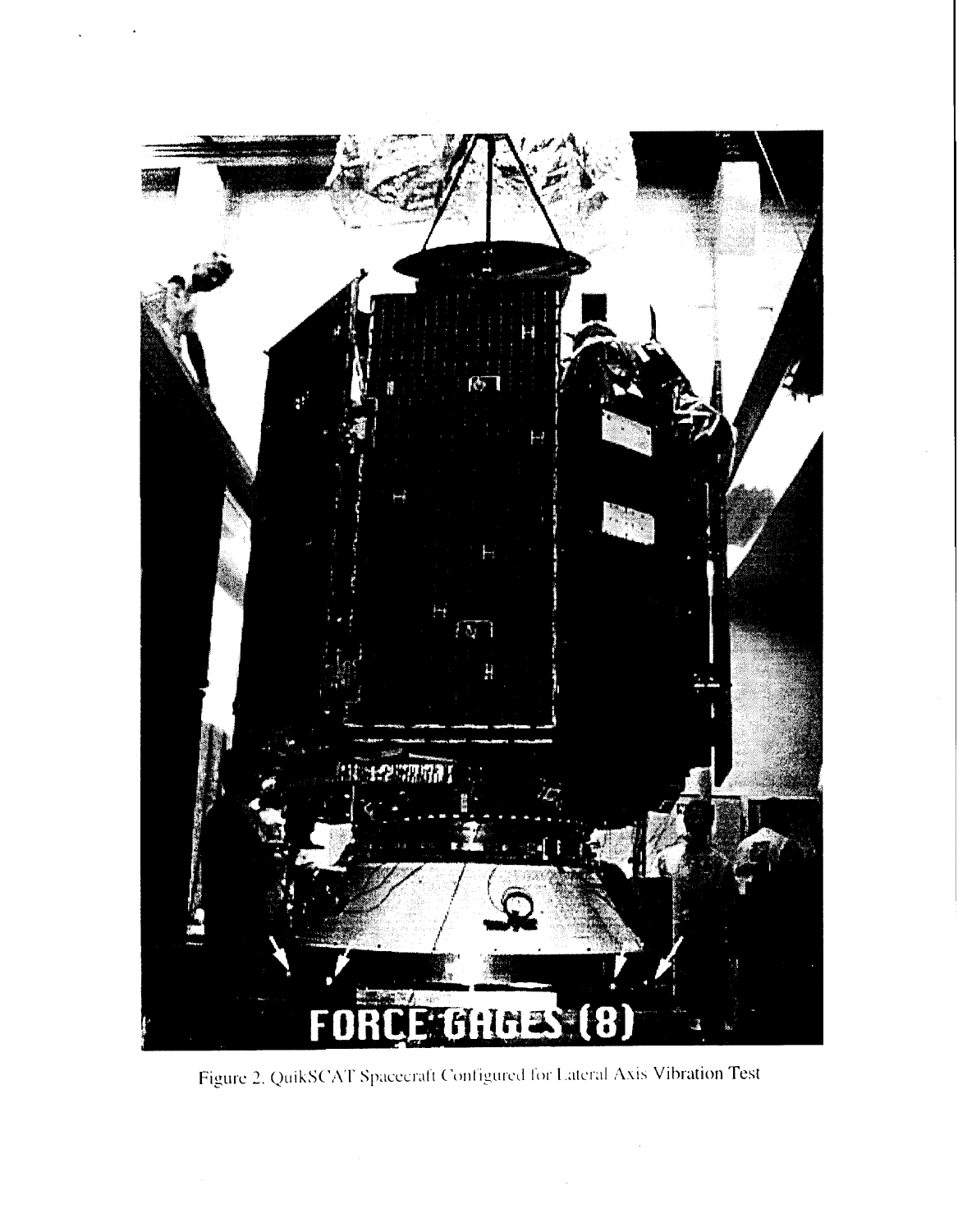## DESCRIPTION OF QUICKSCAT SPACECRAFT

The Quick Scatterometer (QuikSCAT) spacecraft program managed by NASA's Goddard Space Flight Center (GSFC) and JPL consists of a Honeywell<br>microwave radar instrument that microwave measures the near surface wind velocity over the oceans integrated on a Ball<br>Aerospace RS2000 Commercial Commercial Spacecraft Bus. The Launch Vehicle is a Lockheed Martin Astronautics Titan 11. The QuikSCAT mission is a replacement<br>for the JPL NASA Scatterometer the JPL NASA Scatterometer (NSCAT) which was lost when the ADEOS I spacecraft failed on 6/30/97.

The QuikSCAT spacecraft was the first contract awarded under the NASA Rapid Spacecraft Acquisition (RSA) program. The spacecraft contract was awarded in December 1997 with a scheduled launch in November 1998 resulting in a short design cycle time and a real application of the NASA "faster, better, cheaper" design philosophy.

# HISTORY OF QUICKSCAT LOADS DEFINITION

The maximum predicted quasi-static limit load factors (intended as a conservative envelope of flight events) were specified as  $+10.0$  G (Stage II Shutdown) in the thrust direction and +/- 2.5 G (Stage I Fuel Depletion) in the lateral direction. The spacecraft primary structure was subsequently designed to  $+11.0$  G in the thrust direction and +/- 3.6 G in the lateral direction resulting in a base shear load of 7506 Ib. limit and a base bending moment of 377476 in-lb. limit.

**An** MSCNASTRAN model of the Scatterometer payload was provided by JPL and coupled to a model of the Ball Aerospace RS2000 Bus. The predicted first lateral bending frequency of the spacecraft was 20 Hz vs. a minimum required frequency of 10 Hz. A transient<br>response analysis (coupled loads response analysis (coupled loads analysis) was performed by Lockheed Martin Astronautics to compute design internal loads in the spacecraft primary structure. The Stage **I** Fuel Depletion event was determined to be critical resulting in interface loads significantly in excess of the spacecraft structural capability. The predicted base shear was 9690 Ib. limit and the predicted base bending moment was 660612 in-lb. limit.

The base bending moment was reduced to 534758 in-lb. limit (3.26 sigma) by performing an shutdown as opposed to fuel depletion. The CLA was repeated for a set of 14 forcing functions baed on nozzle pressure measurements from previous flight data.

Initial investigation revealed that the high lateral loads were due to a differential thrust generated during Stage I depletion. Upon fuel/oxidizer depletion, a differential thrust shown in Figure 3 results as "sputtering" occurs in one of the nozzles. The differential thrust causes a bending moment applied to the launch vehicle and a subsequent high lateral acceleration on the payload.

Furthermore, the QuikSCAT spacecraft was determined to be the lightest/stiffest payload flown to date on Titan 11. The QuikSCAT spacecraft has a weight of 2100 lb., and a first lateral bending frequency of 20 Hz compared with previous Titan I1 payloads in the 4000 lb. range with lateral bending frequencies<br>around 10 Hz. The coupled 10 Hz. The coupled<br>booster primary bending spacecraft/booster frequency was predicted to be 13.3 Hz, directly in line with the peak response shown in Figure 3.

Preliminary analysis of a 10 Hz isolation system resulted in a technically feasible design producing loads within the original design envelope. This option was not pursued due to program schedule constraints and potential risk. A program decision was made to fly at higher loads with reduced margins of safety. The protoflight est factor was also lowered from 1.25 to 1.10.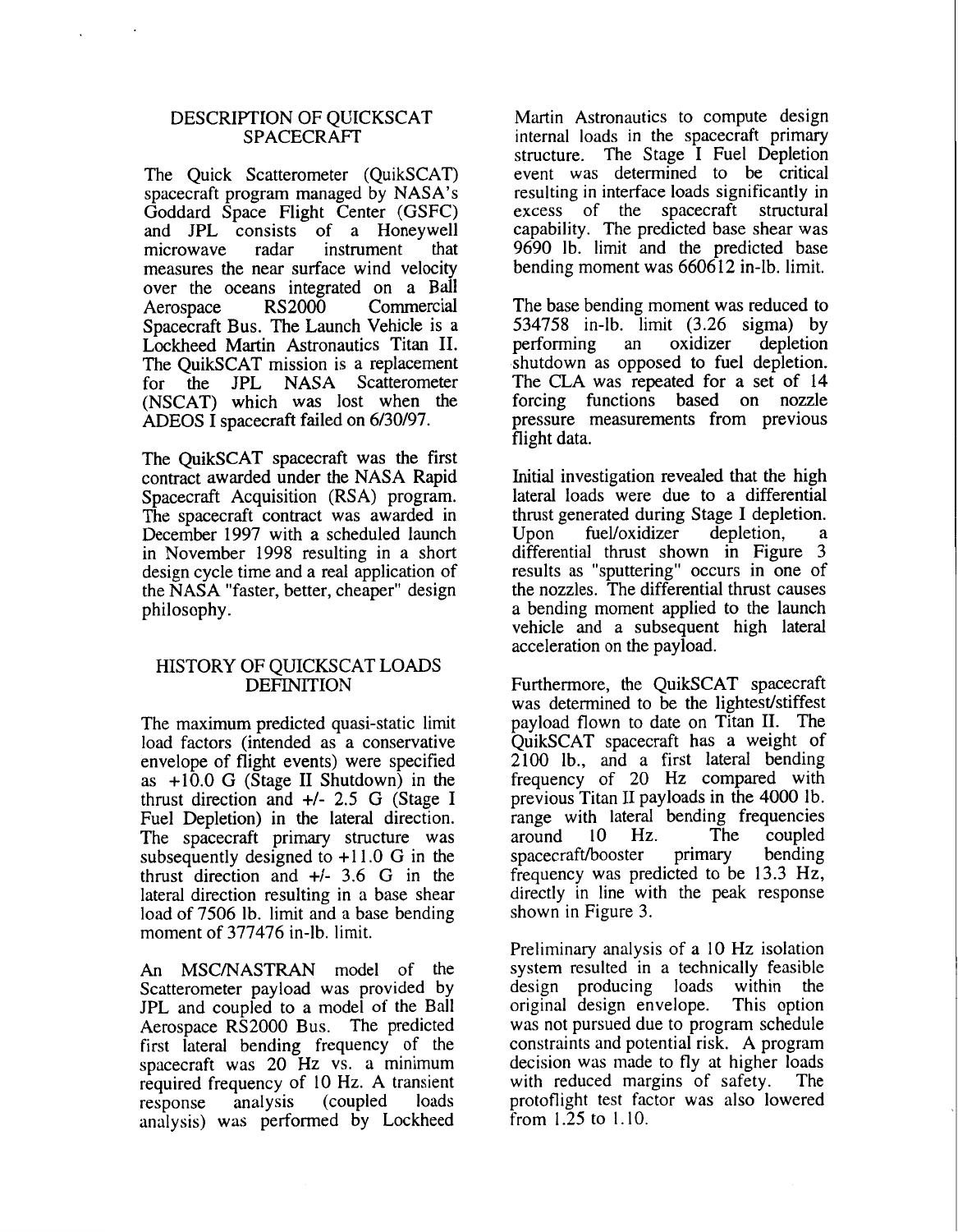



# QUASI-STATIC LOADS TEST

A quasi-static sine burst test was performed along 2 axes, one lateral and one vertical, to demonstrate the structural integrity of the QuikSCAT spacecraft under maximum loading conditions. The lateral axis test was conducted along the Z launch vehicle axis, which corresponded to the maximum lateral load condition, the overturning moment. This involved clocking the spacecraft at an angle of 50.25 degrees relative to the spacecraft principal lateral axes. This test was performed in place of a static test for structural qualification and provides an efficient means of introducing "static" loads onto a structure using a vibration<br>shaker instead of a potentially shaker instead of a potentially complicated static test setup.

The lateral axis test consisted of a sinusoidal input at 12 Hz with 5 cycles to ramp up to full level, 6 cycles at full level, and 5 cycles to ramp down from full level. Originally, it was planned to use closed loop control of the measured overturning moment. However, tests with a mass simulator revealed that the controller loop time was too long  $(-1-2)$ seconds) to reliably control the level with a limited number of cycles (<30). Therefore the test was run using a shock test algorithm, which increases the level in steps and makes adjustments between the steps. The 12 Hz input frequency was chosen lower than the primary natural frequency of the test article,

approximately 17 **Hz,** in order to limit the transmissibility of the test article response at resonance. After preliminary runs at 25%, 50%, and 72% of full level, a full level test was performed.

Data for the full level sine burst is shown in [Figures 4](#page-5-0) to 6. The maximum slip table input acceleration, shown in Figure 4, was 3.53 G. The maximum shear, shown in Figure *5,* measured at the force gages was 10787 lb. (The numerical values were read with a digital cursor.) The maximum bending moment, shown in Figure 6, measured at he force gages was 634000 in-lb. Using these numbers, the mass of the spacecraft (2080 lb.), and the mass  $(279 \text{ lb.})$  and height  $(4.5 \text{ in.})$  of the mounting ring located above the force gages, the acceleration of the spacecraft CG is:

A = (10787 1b.-279 1b.\*3.53 G) 2080 lb. = 9802 lb./2080 lb. = 4.7 **1** G.

The amplification of the input acceleration is: 4.71 G *I* 3.53 G = 1.33, which corresponds to the overtest factor that would have resulted if the input had been assumed to be identical to the CG acceleration, i.e. rigid body motion. The bending moment at the base of the spacecraft is:

M base =  $634000 - (279 \text{ lb.} * 3.53 \text{ G} *$ 2.25 in.) - (9802 Ib. \* 4.50 in.)

 $= 587675$  in-lb.,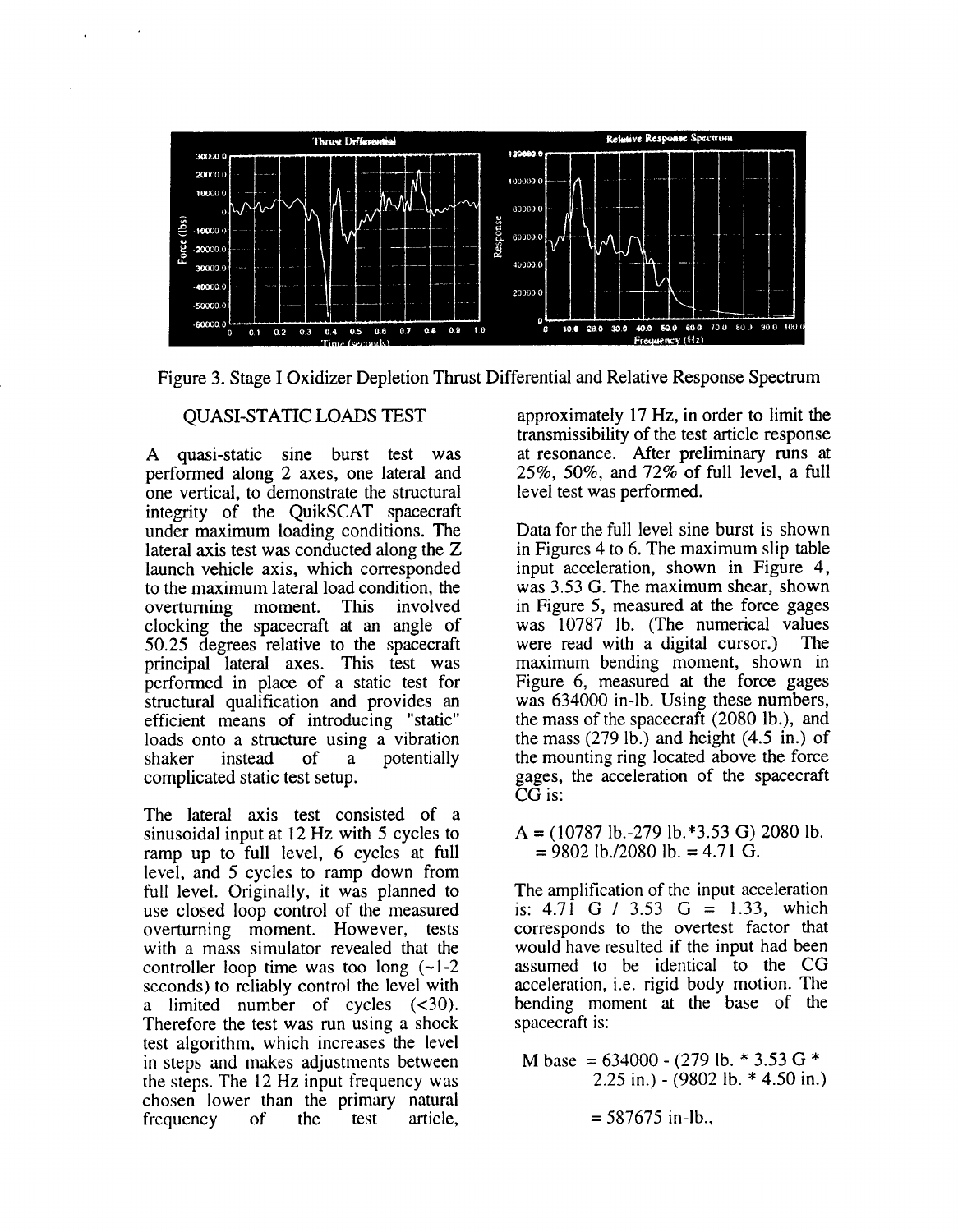<span id="page-5-0"></span>which represents 99.9 % of the required protoflight base bending moment of 588233 in-lb. The center-of-shear in the test was located at:

$$
X \text{ shear} = 587675 \text{ in-lb.}/9802 \text{ lb.} = 60
$$
  
in.

Comparing the center-of-shear location of 60 in. to the CG location, 52 in. above the bottom of the spacecraft adapter, indicates that the bending moment includes a significant contribution from the rotation of the spacecraft. Since the spacecraft is fixed at the base, this rotation results only from the flexibility of the spacecraft.



Figure **4.** Input Acceleration in Sineburst Test



Figure 5. Base Shear Force in Sine-burst Test



Figure 6. Base Moment in Sine-burst Test

### ENVIRONMENTAL VIBRATION **TESTS**

After successful completion of the sineburst quasi-static loads testing, the spacecraft was subjected to a force-<br>limited random vibration test for limited random vibration test for<br>workmanship verification. In workmanship workmanship tests, it is customary to notch the input acceleration to limit the response of the components to their flight-limit loads. It is recommended that this notching be implemented by limiting the input force as described in [ 11 if at all possible. Limiting the input force, and possibly the overturning moment in lateral tests, limits the critical responses over most of the spacecraft structure and components. In some cases, such as for the QuikSCAT spacecraft discussed here, it is still desirable to limit the responses of a few critical items using acceleration limits.

The QuikSCAT acceleration specification for both the lateral and vertical random vibration tests consisted of a flat input acceleration spectrum of  $0.2$  G<sup>2</sup>/Hz from 20 to 200 Hz with a 3 dB/octave roll-off from 20 to 10 Hz and from 200 to 500 Hz. The lateral axis test involved limiting the overturning moment, in-axis shear force, and two critical responses. The axial test involved limiting the axial force and the nadir deck axial response. In addition, the axial test was stopped after a -3 dB run, because a number of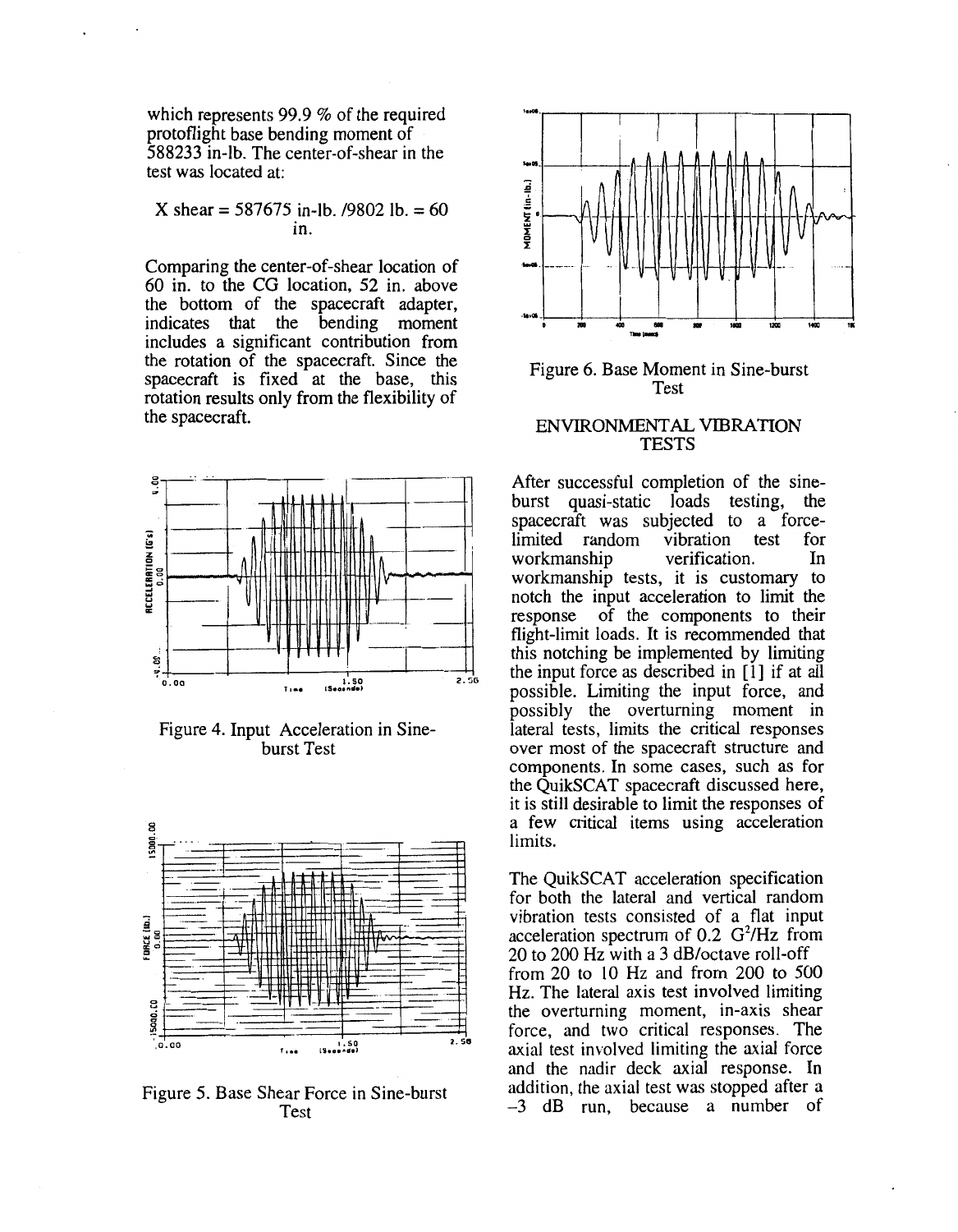components were at their flight-limit loads. The force and moment limits were derived using the semi-empirical method [2].To verify the structural integrity of the spacecraft, a 0.1G sine-sweep test was conducted both before and after the random vibration tests in each axis.

Figure 7 shows the notched input acceleration in the lateral random vibration test. The notch at approximately 17 Hz is due to the limit of  $2.5 \times 10^8$  in- $1b^2$ /Hz in the overturning moment shown<br>in Figure 8, and the notch at 8, and the notch approximately **33 Hz** is due to the limit of  $0.\overline{1}$   $G^2$ /Hz on the propulsion tank response shown in Figure 9.

## MODEL VALIDATION TESTS

Low level (0.1 G input) sine-sweep tests were conducted at the beginning and the end of each axis of testing. (Other 0.1 G sine-sweep tests were also conducted at various stages of the sine-burst testing, and low-level flat random tests were<br>conducted at the beginning of conducted at the beginning of workmanship verification sequence of random tests.) The purpose of the sinesweep tests was threefold. First, they provide data to determine the fixed-base mode shapes and natural frequencies of the spacecraft in order to validate the analytical model used to predict the spacecraft loads. There was no separate modal test of the QuikSCAT spacecraft. Second, the sine-sweep tests provide a measure of the structural integrity of the spacecraft at various stages of the quasistatic and workmanship vibration testing. Third, they provide a good end-to-end check of the calibration and set-up of the force gage instrumentation. The initial 0.1 G input sine-sweep tests preformed at the beginning of the lateral and vertical axis tests are shown in [Figures 10](#page-7-0) and 11, respectively.



Figure 7. Notched Input Acceleration in Lateral Vibration Test



Figure **8.** Limited Overturning Moment in Lateral Vibration Test



Figure 9. Propulsion Tank Response in Lateral Random Vibration Test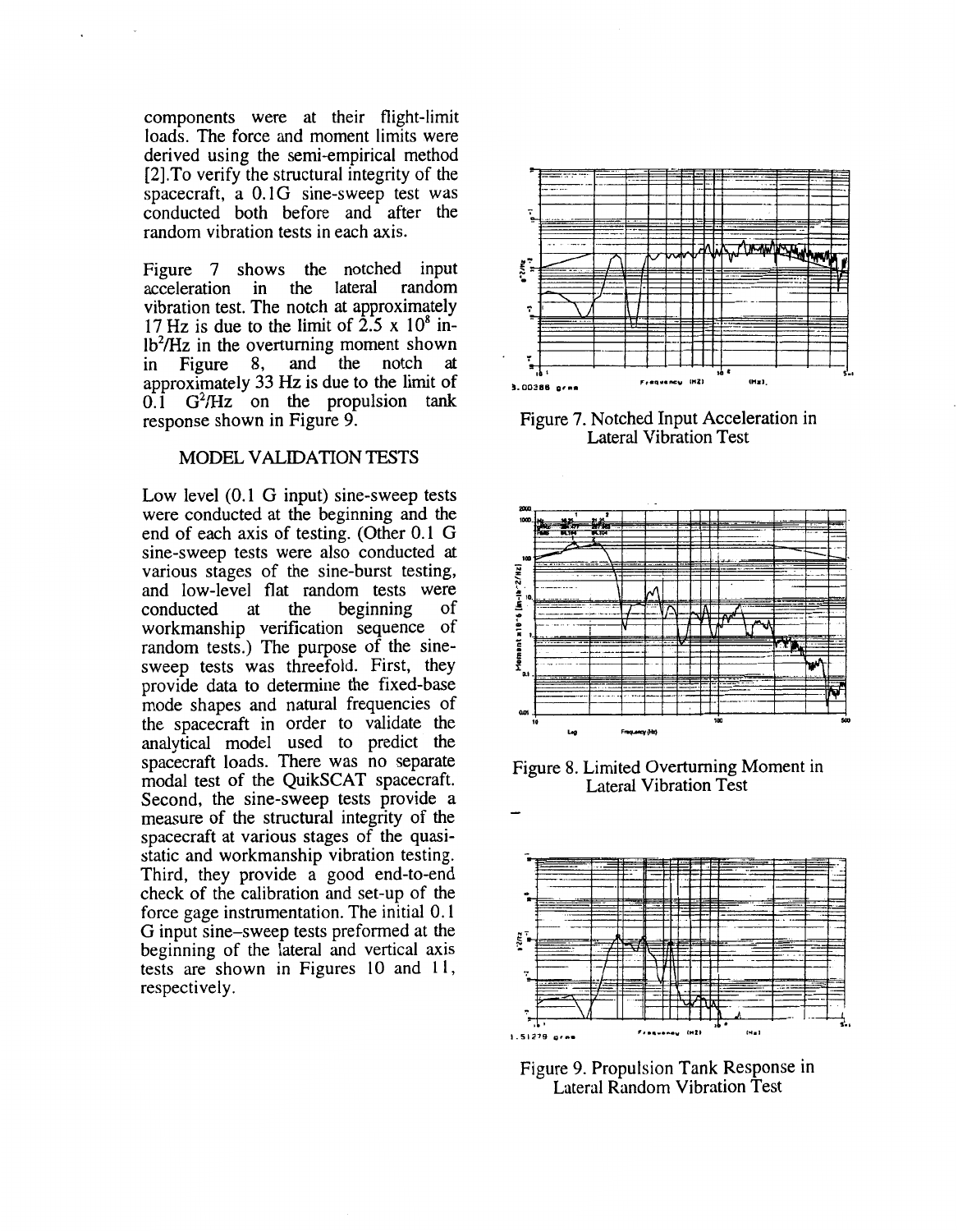<span id="page-7-0"></span>





Figure I I. In-axis Force in 0. I G Input Initial Vertical Sine-sweep Test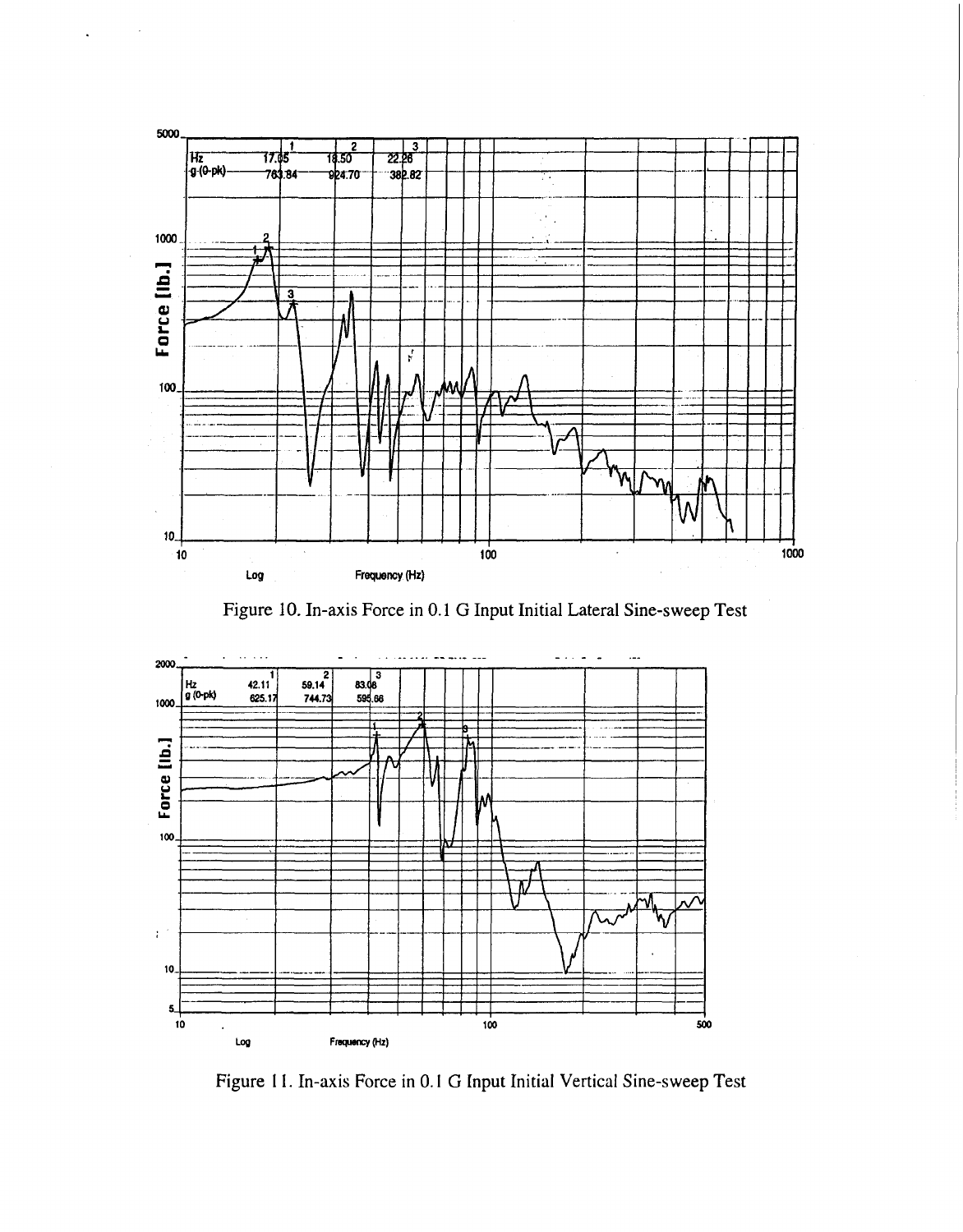The value of the in-axis force at 10 Hz in the lateral sine-sweep test is approximately 27 1 Ib., see [Figure 10.](#page-7-0) This is somewhat above the expected rigid body value of 0.1 G  $*$  (2080 + 279)  $= 236$  lb., because at 10 Hz there is already some resonant contribution to the CG acceleration from the first mode at approximately 17 Hz. In the axial test data shown in Figure **11,** the value of the in-axis force at  $10$  Hz is very close to the 236 lb. rigid body value.

The model was correlated using data from both the low level sine-sweep tests as well as from the low-level flat-spectrum random vibration tests. Both mode shapes and natural frequencies were generated from the test data. Four lowfrequency peaks are apparent in the lateral axis data shown in [Figure 10.](#page-7-0) The three peaks at approximately 17, 18.5, and 22. Hz are complicated by participation of the shaker slip table and by the 55-degree clocking of the spacecraft relative to its principal axes. The 34 Hz lateral resonance shown in [Figure 10](#page-7-0) involves motion of the propulsion tank. Six modes were identified from the low-level axial vibration test data. A "best fit" of the analytical modes was obtained by changing parameters of both the spacecraft and fixture portions of the model. Once the model was correlated with the vibration test data, changes were made to the model used for the coupledloads analysis.

The forces measured in a sine-sweep test may also be utilized to calculate the modal effective mass **[3],** a very important modeling parameter, which quantifies the relative participation of each mode. For example, the effective mass m, of the first mode shown at approximately 42 Hz in Figure **1** 1, may be calculated as follows:

$$
F_1 = A_0 * [M_1 + m_1 * Q_1]
$$

625 lb. = 0.1 G [2359 lb. + m<sub>1</sub> \* 17]

$$
m_1 = 229
$$
 lb.

where F, is the peak force at the modal resonance frequency, A, is the acceleration input,  $M<sub>1</sub>$  is the residual mass [4] (which, for the first mode, is equal to the total mass), and  $Q_i$  is the quality factor of the subject mode. (The quality factor may be determined from the halfpower band-width, here 2.5 Hz, of the mode as follows:  $Q_1 = 42 / 2.5 = 17.$ ) In the same manner, one may then calculate the effective mass of the second mode and so on, but the residual mass for the subject mode must be reduced by the sum of the effective masses of the lower frequency modes. An important property of the modal effective masses is that they must add up to the total mass.

Comparison of the forces and responses measured in the low-level sine-sweeps before and after each axis of vibration showed negligible changes in natural frequencies and amplitudes. The in-axis force provides an excellent overall "signature" for checking the structural integrity because it tends to integrate over the structure and thus is less sensitive to local effects and noise than individual response measurements. The frequency shifts of the low frequency modes were less than the 5% criterion and the amplitude changes were less than the 20% criterion. After the complete vibration testing sequence, the spacecraft performance met all of the test success criteria, and there were no visible signs of damage.

## CONCLUSIONS

The QuikSCAT spacecraft was designed, fabricated, and tested in just one year and a week. The vibration testing sequence of the QuikSCAT spacecraft included: 1. sine-burst vibration tests to qualify the structure for quasi-static loads, 2. random vibration tests to verify workmanship, and 3. sine-sweep vibration tests to obtain modal data for validating the loads model. The technology, which enabled the combining of these dynamics tests, was the employment of tri-axial, piezoelectric force gages mounted between the